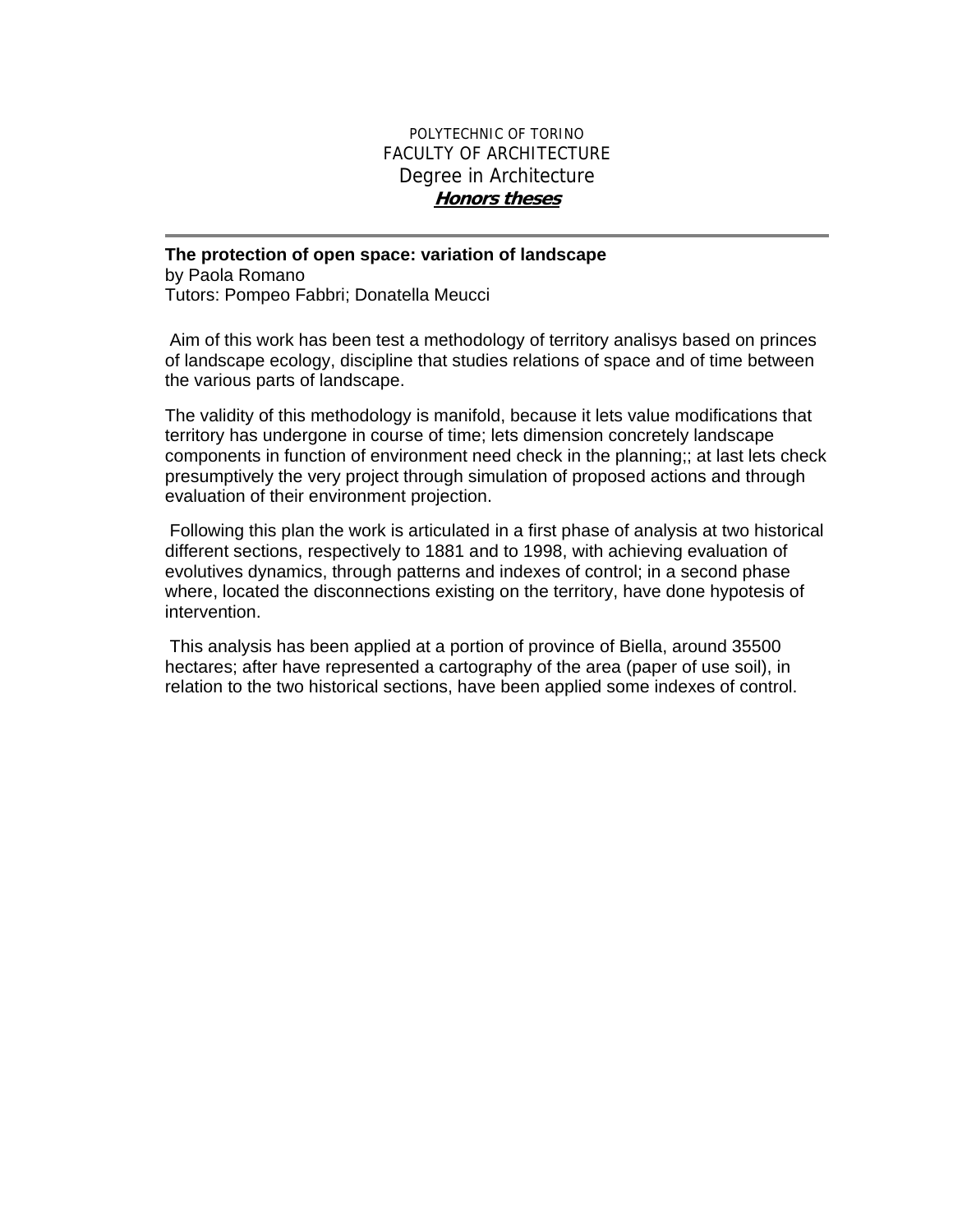

*Fig.1: Paper of use soil (1881)* 

| <b>LEGENDA</b>                                     |
|----------------------------------------------------|
| USO DEL SUOLO                                      |
| ABITATO DE NSO                                     |
| <b>INFRANTICE TTURE</b>                            |
| SUMINATIVO SEMPLICE, FRATO, PASCOLO                |
| SEMINATIVO ARBORATO E/O FRUTTETI                   |
| <b>CAMPLE HIRSI</b>                                |
| <b>RENAIR</b>                                      |
| <b><i>VIGNETI</i></b>                              |
| <b>BEYAL THE</b>                                   |
| <b>BRUGHIERA BOSCATA</b>                           |
| <b>BRUGHERANDA</b>                                 |
| AREE SCARSAMENTE VEGETATE CON ROCCIA               |
| CORPI GRIAJOSO SARRIOSE FLUY. COLONIZZATI E NON    |
| AREE UNITH                                         |
| FILMI E LAGHI                                      |
| School in Connect Labour. An agree of the Allegean |

*legenda*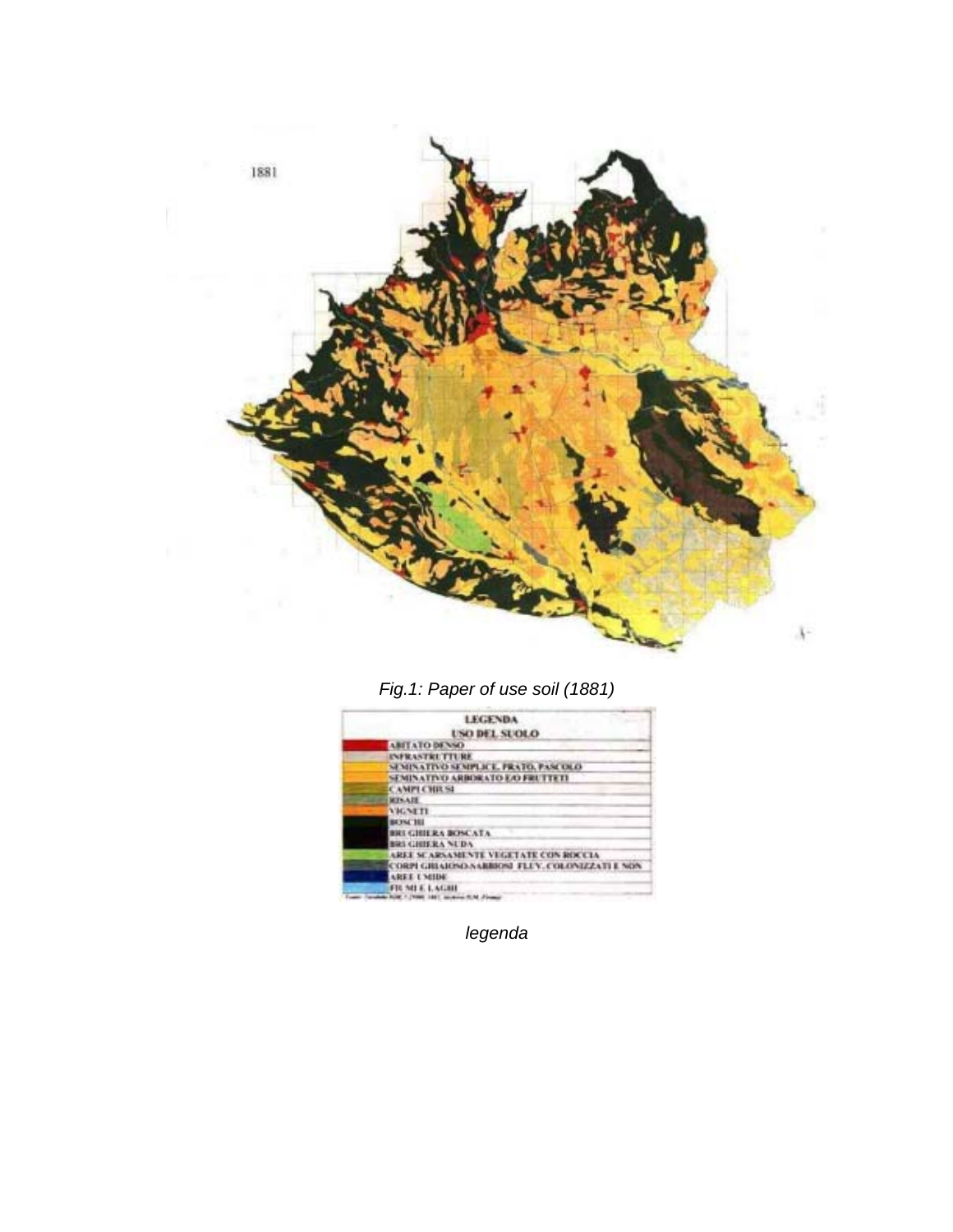

*Fig.2: Paper of use soil (1998)* 

**Biological Territorial Capacity (BTC)**: greatness that values flow of solar energy matabolized by vegetable system through the photosinthesis joint to balance capacity of parts of territory. It has measured in Mcal/mq a.

This index has been applied, in a first time, at the whole territory; passing from the generals to the particulars, has estimated the value of BTC of human and natural habitat and even more of the habitat apparatus; so has been possible valuing in deeper way the evolutive

dynamics.

**Habitat Standard**: ecological standard referred to human habitat, utilized to individuate taking capacity of a territory. Concept of human habitat, if put in relation to density specific of population, is useful town-planning parameter that innovate on ecological bases, concept of geographic and territorial density.

HS=HU/inhabitants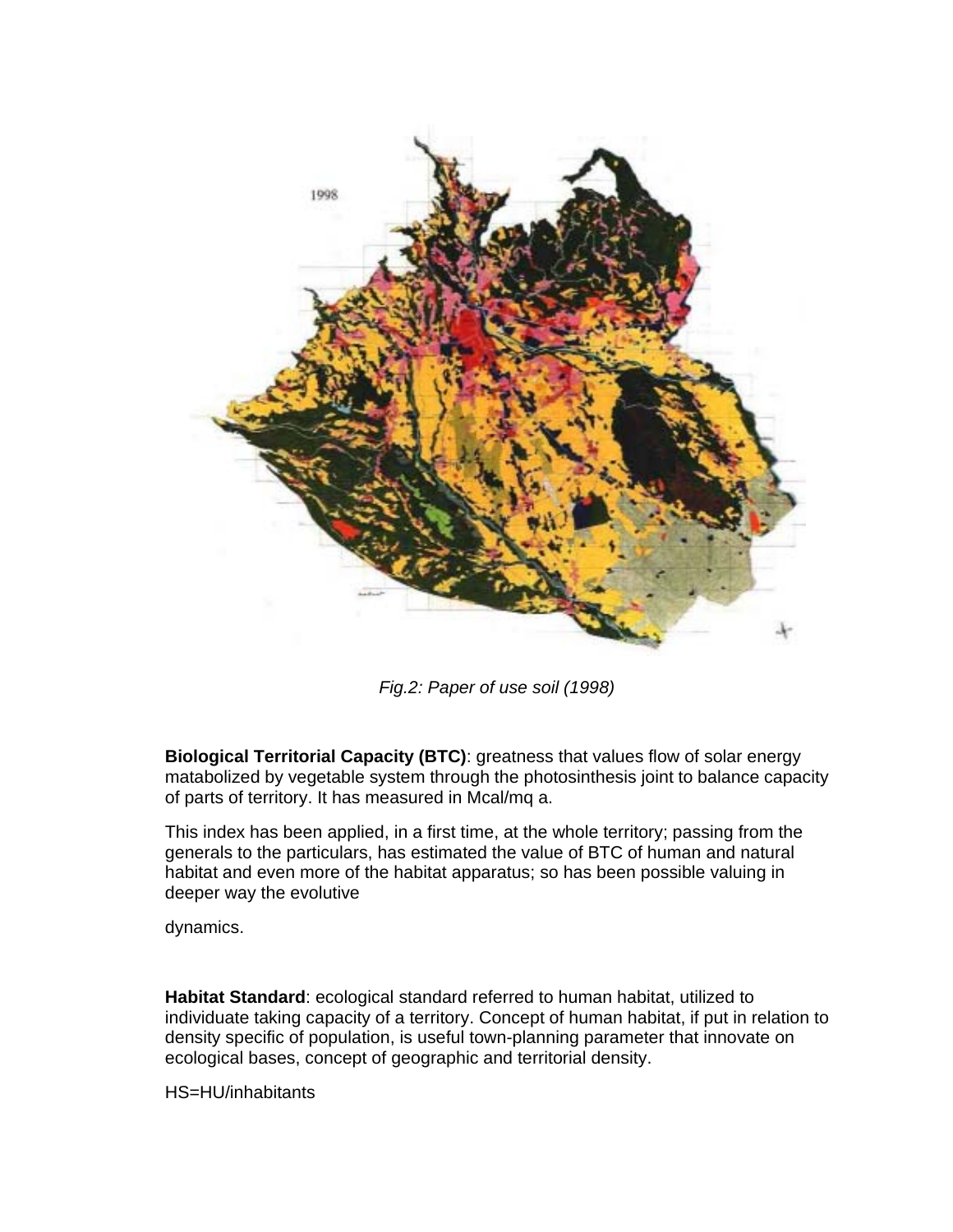**Percolation:** phisical and neuter pattern; phisical because it was born to describe properties phisical of the polymers and of vitreous substances and constitutes base for study of flow of liquids through the material aggregated; neuter, because hasn't got unit but values probability that biotic communities pass along the whole Landscape Mosaic. If cells occupied by natural and semi-natural system are about 60%, it has percolation.

The use of these indexes has consented to individuate and estimate phenomena and processes that have trasformed territory from 1881 until today. Analysing separately and at any historical section, two common, with antrophic characteristics one, and naturals

the other, has noted that there are more disconnections today than 1881. Analysing the paper of percolation has elaborated the project; presence of antrophic energetic flows, however necessary for survival of town, and energetic natural flows, gived from system of woods and rivers, isn't enough for the balance of landscape. It is necessary creating an energetic natural flow that connect the great natural area. (System A, System B - *Fig. 3*).

On this consideration have been done some hypotesis of project. Also management of territory assumes a sure role in the optical of landscape reclamation: agroecosystem, if correctly managed, can represent a precious resouce for creation of wildlife corridors.